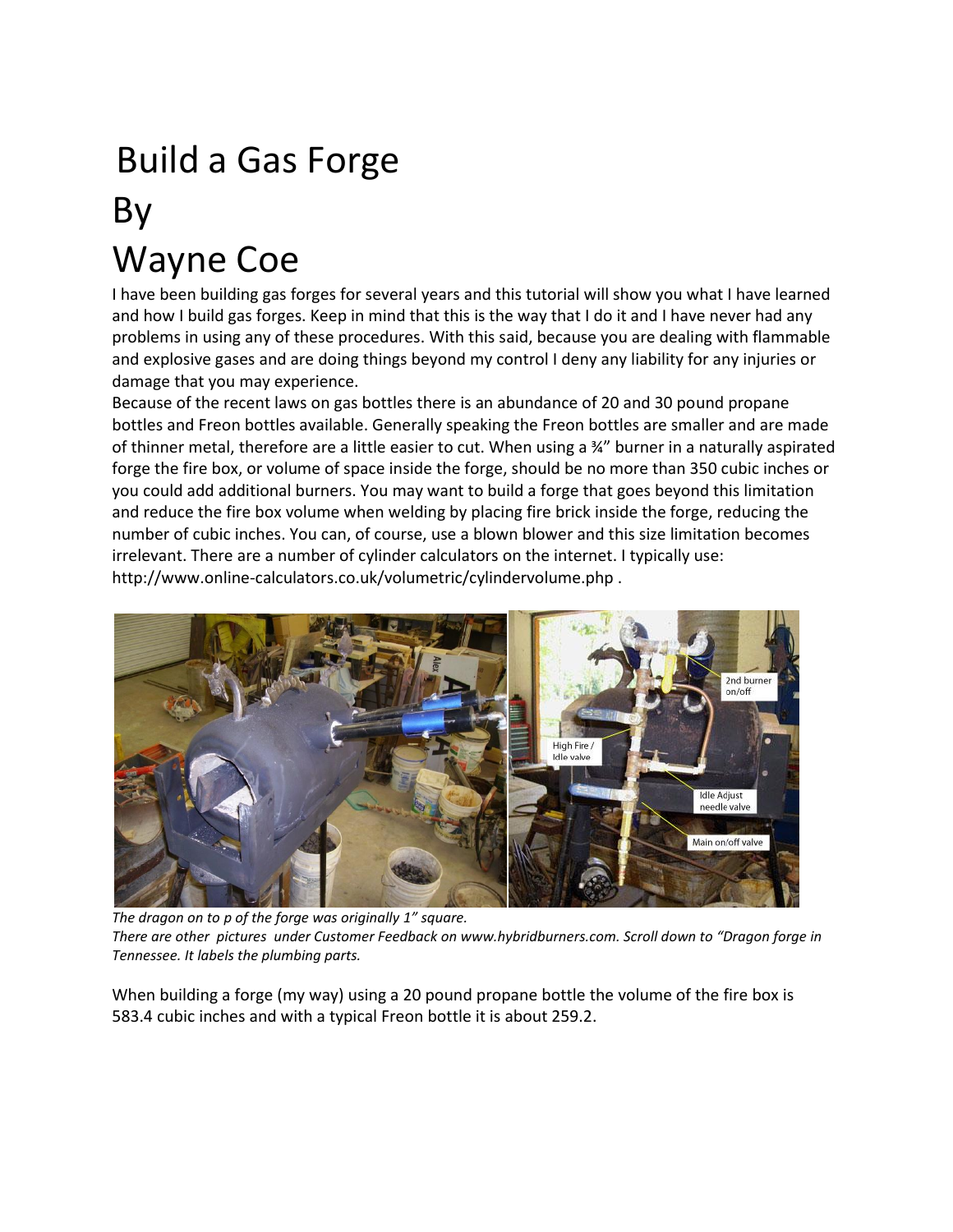The thing that is a little different about my forges is that I cut the tank in two laterally, then put it back together with regular door hinges. This does two things:

1. it is a whole lot easier to cast a nice, neat, smooth inside, and:

2. when you have some odd shaped piece of forging that will not fit into the 7",,,or ,,,5" door, you can knock out the hinge pin on the side away from the burner, open the forge up and prop it open with a fire brick ,,,,or ,,,,you can knock out both hinge pins and raise the top using fire bricks. This is a much more versatile forge.

## **CONSTRUCTION**

1. First open the valve to release any gas remaining in the tank. If the propane tank is one of the newer type merely opening the valve will not release any gas. You must take something to insert into the valve opening and depress the "stopper".

2. Now drill a hole in the end of the tank, within the area that is going to be cut out. With a propane tank you will smell a strong order. This is the oil put in the tank to give the propane an odor. I have done this numerous times and had no problems. I have even used a cutting torch to open a tank. Once after drilling a hole I held a lighter over the hole and got a little "poof".

3. On a propane tank remove the top and bottom collar by grinding out the welds. If using a Freon bottle there is no collar on the bottom. With a sharpie draw a line where the collars were,

straightening out across the bottom and about 7" long (the diameter of the ends of the collar). Both circles should be the same size. The circles should resemble a "D". Then straight across, from end to end in order to intersect the circles drawn. This leaves about 2" between the opening and the outside of the shell. Make the front and back marks the same and with the same orientation. 4. Using either a saber saw or a reciprocating saw, insert the blade in the hole drilled and cut along the lines drawn.

5. Drill, or cut, a hole in the top (larger part) 2" down vertically from the top and if using one burner centered front to back. If using two burners put one about 1/3rd back and the other about 2/3rd back. By making this hole down 2" vertically from the top of the form you will have this hole positioned so that the burner can enter the fire box at a tangent or level to the floor, causing the burning gases to swirl within the forge.

6. Weld a pipe for a burner bracket large enough for the burner tube, with the flare attached, to slide through after drilling and tapping three clamping bolts around it.

7. Cut your insolating blanket (I use I" thick Inswool). I put 2 layers in the bottom and 1 layer in the top.

8. You will need a piece of pipe as large as possible to slide into the burner bracket and act as a form when casting the inside shell. This should be just barely larger than the burner flare and long enough to reach through the casting, blanket and burner tube. After the casting is set tap and slide this form out.

9. Mix up the castable (I use Kast-O-Lite 3000) to the consistency of mortar. One 5 pound bag is about right for a propane bottle forge bottom, about 1/3rd less for a Freon bottle forge. Screed it across for a level surface. When casting the top, this takes about two 5 pound bags, (open side up) prop the shell so that the casting is to the burner side and pour and screed about 2/3's and let set and firm up some, then prop the other side down and cast the remaining 1/3rd . Work the joint well to form a good monolithic pour. The total castable used for a Freon bottle forge is two 5 pound bags.